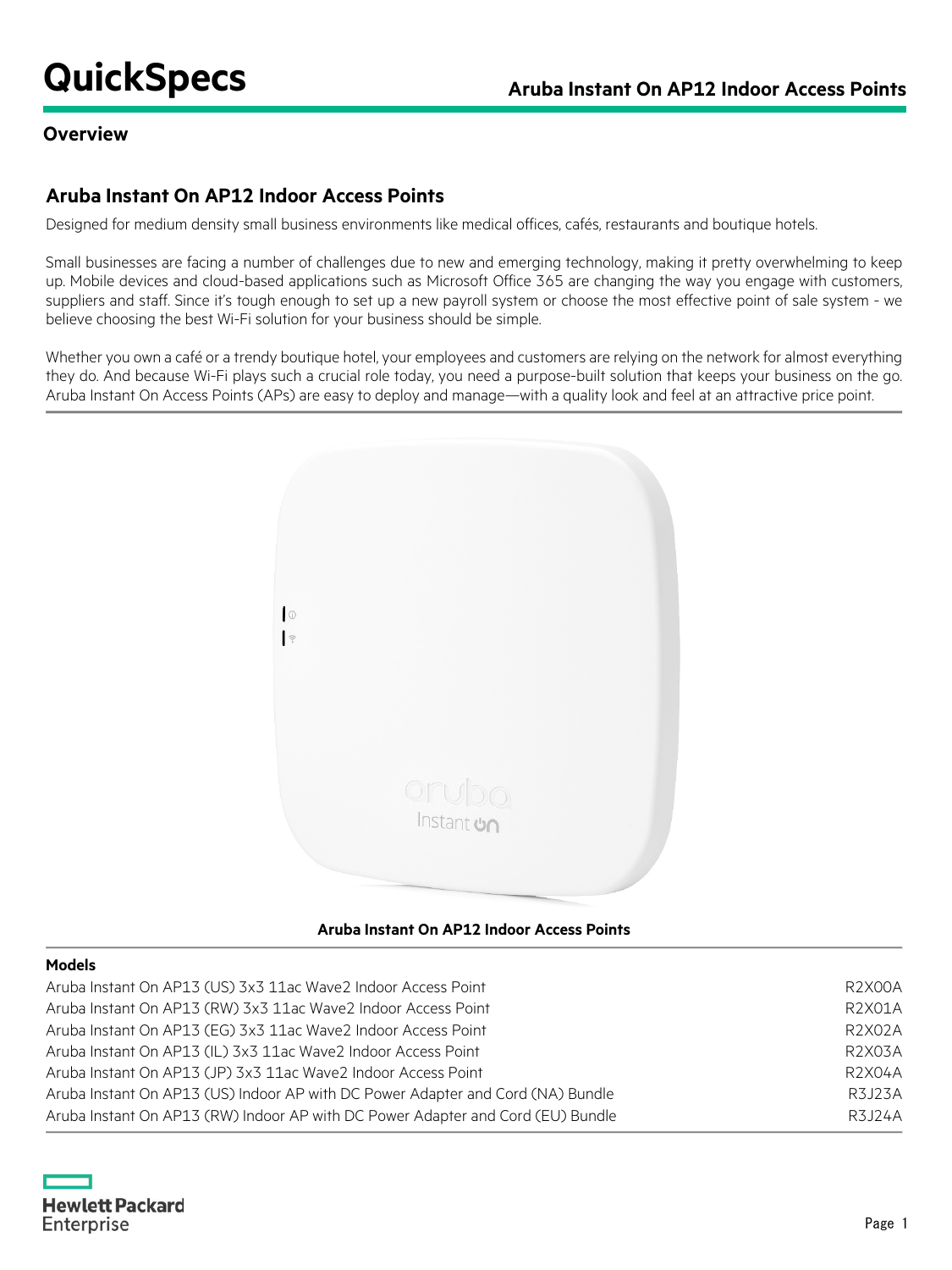# **Overview**

#### **Key Features**

- Smart Mesh technology
- 802.11ac Wave 2 3X3:3 MU-MIMO radios
- Remote management and monitoring capability
- Separate guest and employee Wi-Fi network
- Mobile app and cloud portal

#### **In the box**

- 1 x Aruba Instant On AP12 Indoor Access Point
- 1 x Aruba Instant On AP12 Quick Start guide
- 1 x ceiling rail mount clip
- 1 x solid surface mount clip
- 1 x Ethernet cable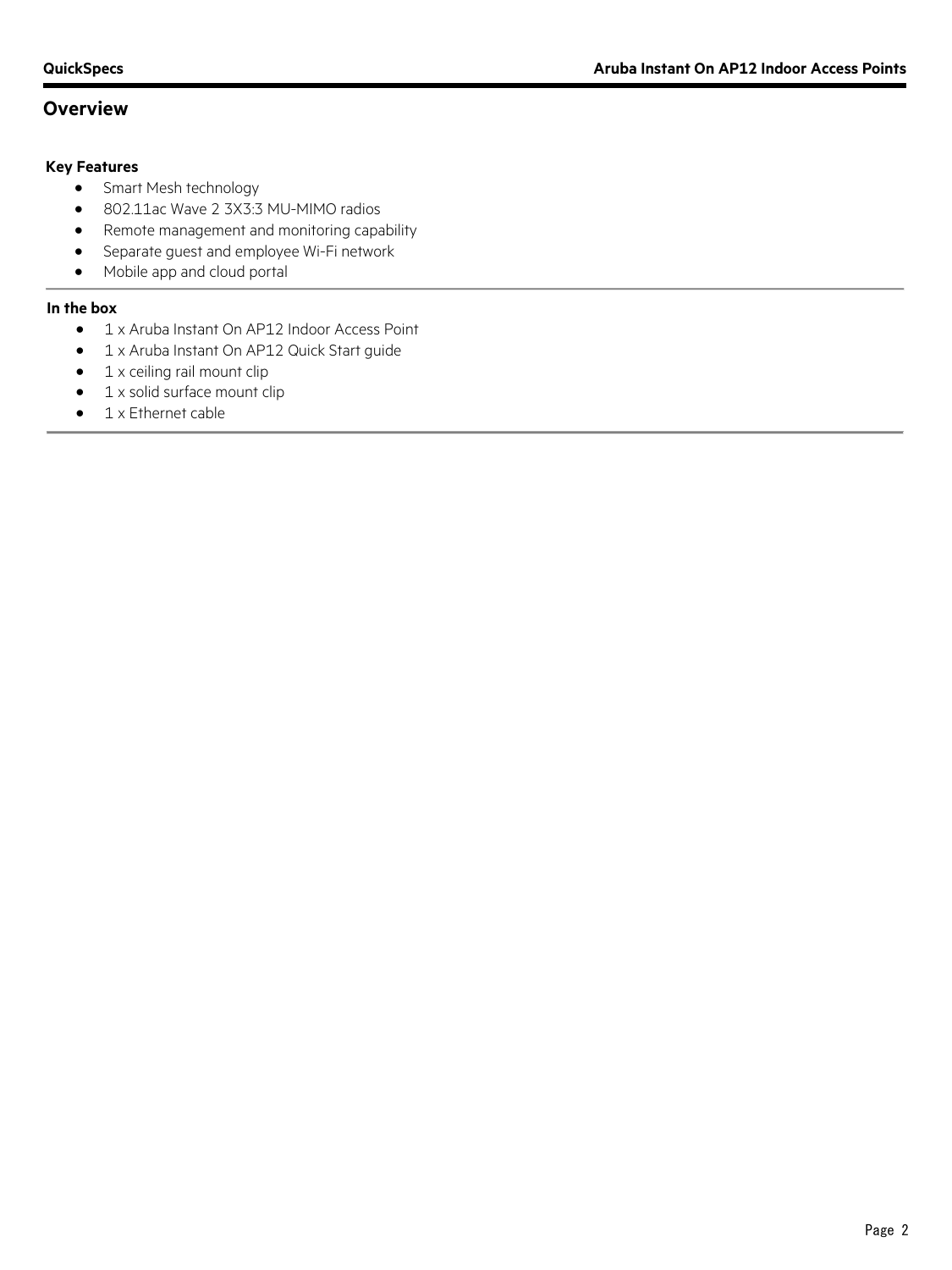# **Standard Features**

#### **Product highlights**

#### **Simplicity at its best**

- Wi-Fi that works right out of box
- Easy-to-use mobile app for deployment and upkeep.

#### **Security you can count on**

- Wi-Fi that keeps business and visitor traffic separate
- WPA2/WPA3 and Enhanced Open for secure network access

#### **We've got you covered**

- Industry leading warranty and support
- A customizable guest access page to show off your brand

#### **Antennas**

Integrated down-tilt omni-directional antennas with maximum individual antenna gain of 3.9dBi in 2.4GHz and 5.4dBi in 5GHz

#### **Mounting**

The access point ships with a (black) mount clip to attach to suspended ceiling rails, and a (white) mount clip to attach to solid surfaces (wall/ceiling)

#### **Warranty and Support**

Aruba Instant On 1 Year warranty with 24X7 phone support for first 90 days and chat support for the entire warranty period. Community support as long as you own the products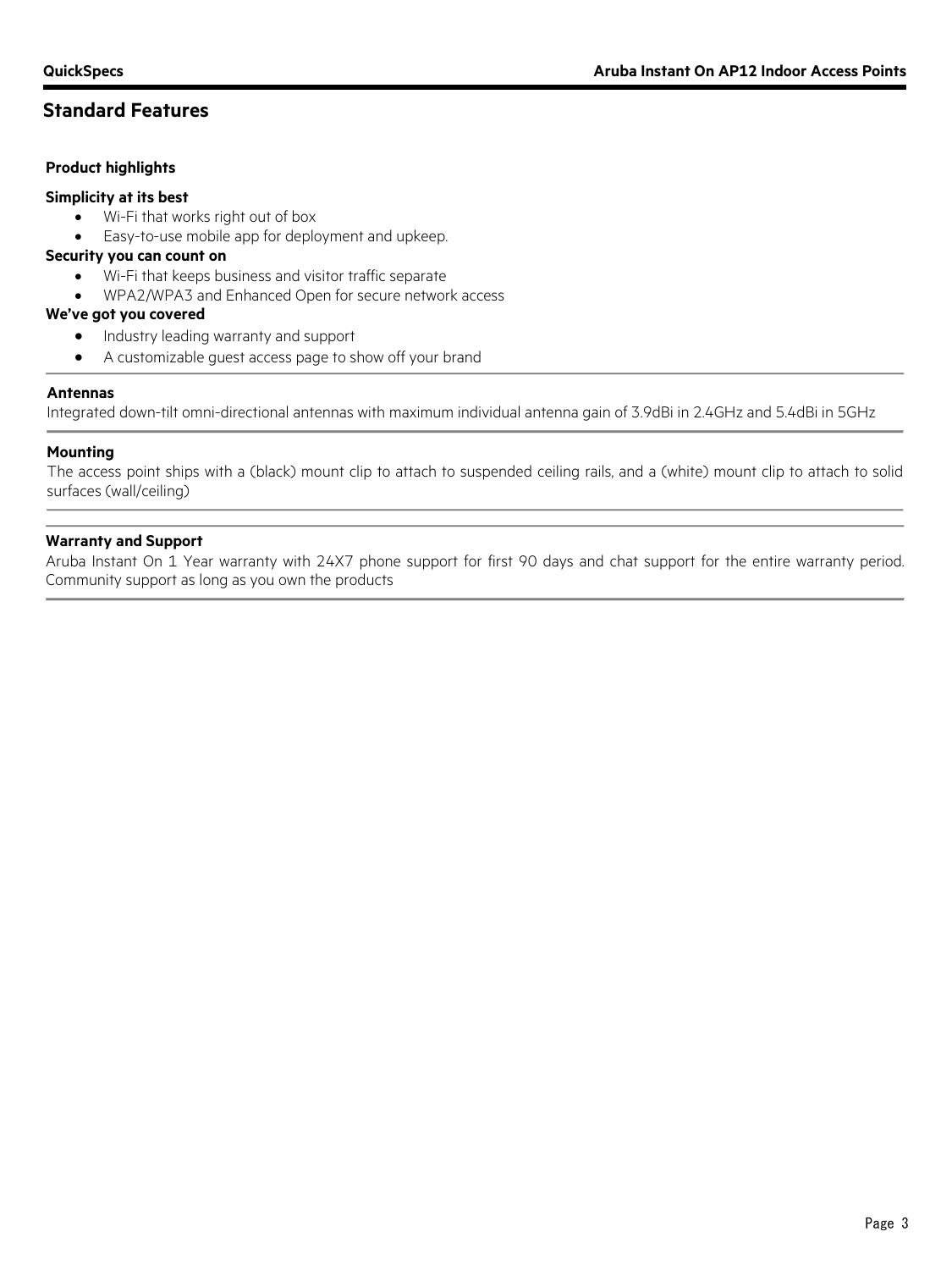# **Configuration Information**

#### **Ordering Information**

### **Build To Order:**

BTO is a standalone unit with no integration. BTO products ship standalone are not part of a CTO or Rack-Shippable solution.

| <b>BTO Base Models</b>                                             |                                                                                                                                 |               |  |  |  |  |  |
|--------------------------------------------------------------------|---------------------------------------------------------------------------------------------------------------------------------|---------------|--|--|--|--|--|
| Rule $#$                                                           | <b>Description</b>                                                                                                              | <b>SKU</b>    |  |  |  |  |  |
| 1                                                                  | Aruba Instant On AP13 (US) 3x3 11ac Wave2 Indoor Access Point                                                                   |               |  |  |  |  |  |
| $\overline{2}$                                                     | Aruba Instant On AP13 (RW) 3x3 11ac Wave2 Indoor Access Point                                                                   |               |  |  |  |  |  |
| 3                                                                  | Aruba Instant On AP13 (EG) 3x3 11ac Wave2 Indoor Access Point                                                                   |               |  |  |  |  |  |
| Aruba Instant On AP13 (IL) 3x3 11ac Wave2 Indoor Access Point<br>4 |                                                                                                                                 |               |  |  |  |  |  |
| 5                                                                  | Aruba Instant On AP13 (JP) 3x3 11ac Wave2 Indoor Access Point                                                                   | <b>R2X04A</b> |  |  |  |  |  |
|                                                                    | <b>Configuration Rules</b>                                                                                                      |               |  |  |  |  |  |
| Rule $#$                                                           | <b>Description</b>                                                                                                              |               |  |  |  |  |  |
| 1                                                                  | Available in US only                                                                                                            |               |  |  |  |  |  |
| $\overline{2}$                                                     | Available everywhere except US, Israel, Japan and Egypt.                                                                        |               |  |  |  |  |  |
| 3                                                                  | Available in Egypt only                                                                                                         |               |  |  |  |  |  |
| 4                                                                  | Available in Israel only                                                                                                        |               |  |  |  |  |  |
| 5                                                                  | Available in Japan only                                                                                                         |               |  |  |  |  |  |
| <b>Remark:</b>                                                     | OCA Only Model Selection Form -                                                                                                 |               |  |  |  |  |  |
|                                                                    | Aruba > Instant On > Wireless Access Points: AP12                                                                               |               |  |  |  |  |  |
| <b>Power Options</b>                                               |                                                                                                                                 |               |  |  |  |  |  |
| <b>NOTE:</b>                                                       | For AP12 Std (Min 0 // max 1) User Selection (min 0 // max 1)                                                                   |               |  |  |  |  |  |
| Rule $#$                                                           | <b>Description</b>                                                                                                              | <b>SKU</b>    |  |  |  |  |  |
| 1                                                                  | Aruba Instant On 12V/30W Power Adapter                                                                                          | <b>R2X20A</b> |  |  |  |  |  |
| 1                                                                  | Aruba Instant On 15.4W 802.3af POE Midspan Injector                                                                             | <b>R2X22A</b> |  |  |  |  |  |
|                                                                    | <b>Configuration Rules:</b>                                                                                                     |               |  |  |  |  |  |
| Rule #                                                             | <b>Description</b>                                                                                                              |               |  |  |  |  |  |
| 1                                                                  | If this Power Supply is selected, bring in (Min 1 // Max 1) Localized power cord based on the Aruba<br><b>Localization Menu</b> |               |  |  |  |  |  |
| <b>Remark:</b>                                                     | OCA Display Note - Most devices are PoE powered from switch so these are optional.                                              |               |  |  |  |  |  |
|                                                                    | <b>Regional Power Options</b>                                                                                                   |               |  |  |  |  |  |
| <b>NOTE:</b>                                                       | Add 3-prong (C13) AC power cord for Power Adaptor/PoE Injector                                                                  |               |  |  |  |  |  |

| Rule # | <b>Description</b>                                    | <b>SKU</b>    |
|--------|-------------------------------------------------------|---------------|
|        | PC-AC-ARG Argentina 220V AC 10A 2-meter AC Power Cord | JW113A        |
|        | PC-AC-AUS Australian AC Power Cord                    | JW114A        |
|        | PC-AC-BR Brazil AC Power Cord                         | JW115A        |
|        | PC-AC-CHN China AC Power Cord                         | JW116A        |
|        | PC-AC-DEN Denmark 220V AC 10A 2-meter AC Power Cord   | <b>JW117A</b> |
|        | PC-AC-EC Continental European/Schuko AC Power Cord    | <b>JW118A</b> |
|        | PC-AC-IN India AC Power Cord                          | JW119A        |
|        | PC-AC-IL Israel 250V AC 10A 2-meter AC Power Cord     | <b>JW120A</b> |
|        | PC-AC-IT Italian AC Power Cord                        | <b>JW121A</b> |
|        | PC-AC-JP Japanese AC Power Cord                       | <b>JW122A</b> |
|        | PC-AC-KOR Korea AC Power Cord                         | JW123A        |
|        | PC-AC-NA North America AC Power Cord                  | <b>JW124A</b> |
|        |                                                       |               |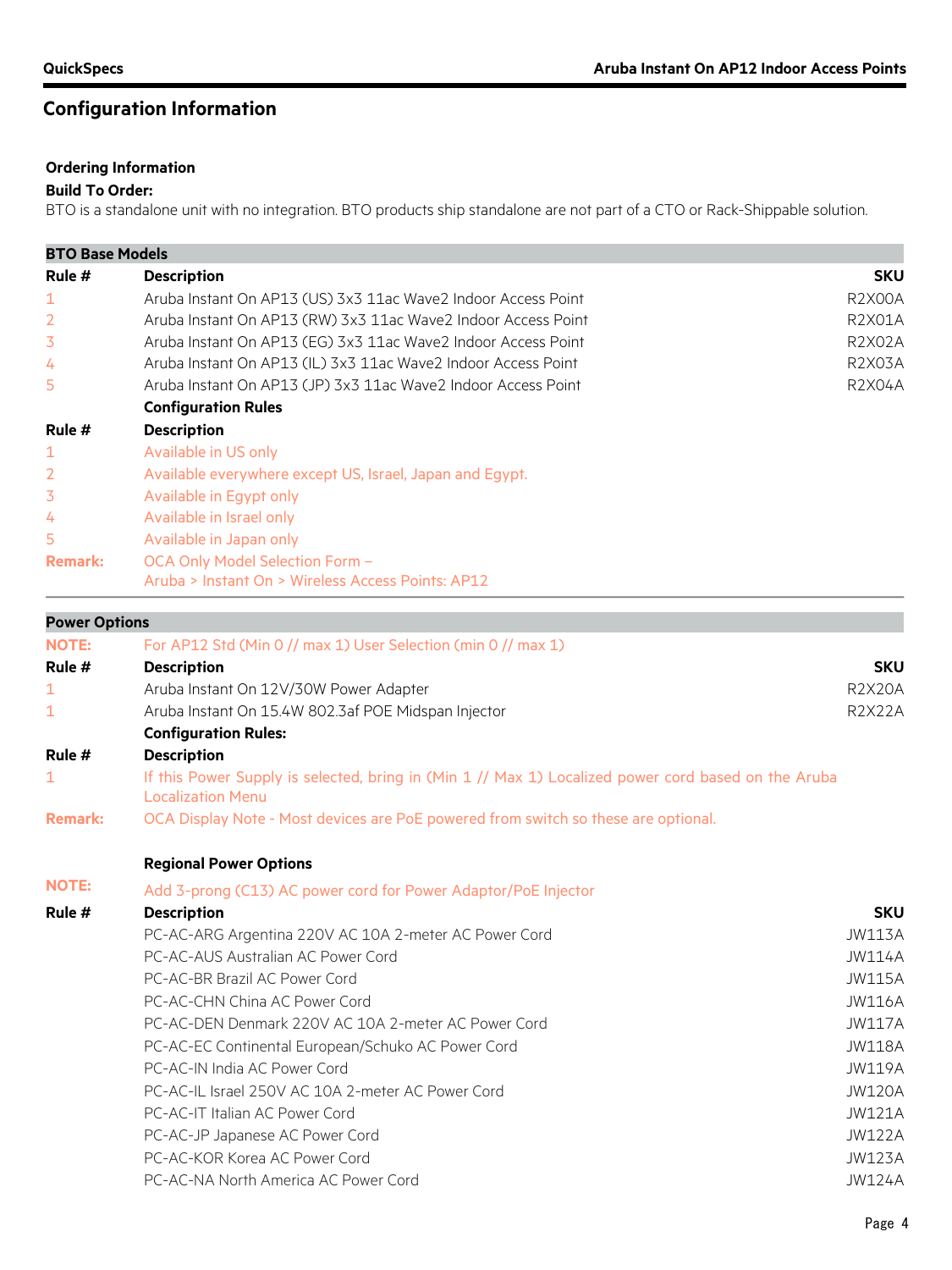**Spares**

# **Standard Features**

| PC-AC-SWI Switzerland 220V AC 10A 2-meter AC Power Cord     | JW125A |
|-------------------------------------------------------------|--------|
| PC-AC-TW Taiwan AC Power Cord                               | JW126A |
| PC-AC-UK UK AC Power Cord                                   | JW127A |
| PC-AC-ZA South Africa 250V AC 10A 2-meter AC Power Cord     | JW128A |
| PC-AC-H-ARG Argentina 220V AC 10A Max Current AC Power Cord | JW129A |
|                                                             |        |
|                                                             |        |

|                | <b>Mount Kits</b>                                                                                                      |            |
|----------------|------------------------------------------------------------------------------------------------------------------------|------------|
| <b>NOTE:</b>   | For AP12 Std (Min 0 // max 99) User Selection (min 0 // max 99)                                                        |            |
| Rule #         | <b>Description</b>                                                                                                     | <b>SKU</b> |
|                | AP-220-MNT-C1 2x Ceiling Grid Rail Adapter for Basic Flat Rails Mount Kit                                              | JW044A     |
| <b>NOTE:</b>   | AP-220-MNT-C1 2x Ceiling Grid Rail Adapter for Basic Flat Rails Mount Kit                                              |            |
|                | AP-MNT-W4 White Low Profile Basic AP Flat Surface Mount Kit                                                            | Q9U25A     |
| <b>NOTE:</b>   | AP-MNT-W4 Low Profile Basic AP Mount Kit                                                                               |            |
|                | <b>Configuration Rules:</b>                                                                                            |            |
| Rule #         | <b>Description</b>                                                                                                     |            |
| <b>Remark:</b> | OCA Display Note - AP12 Unit ships with two mounting brackets, one for the ceiling mount and one for<br>the wall mount |            |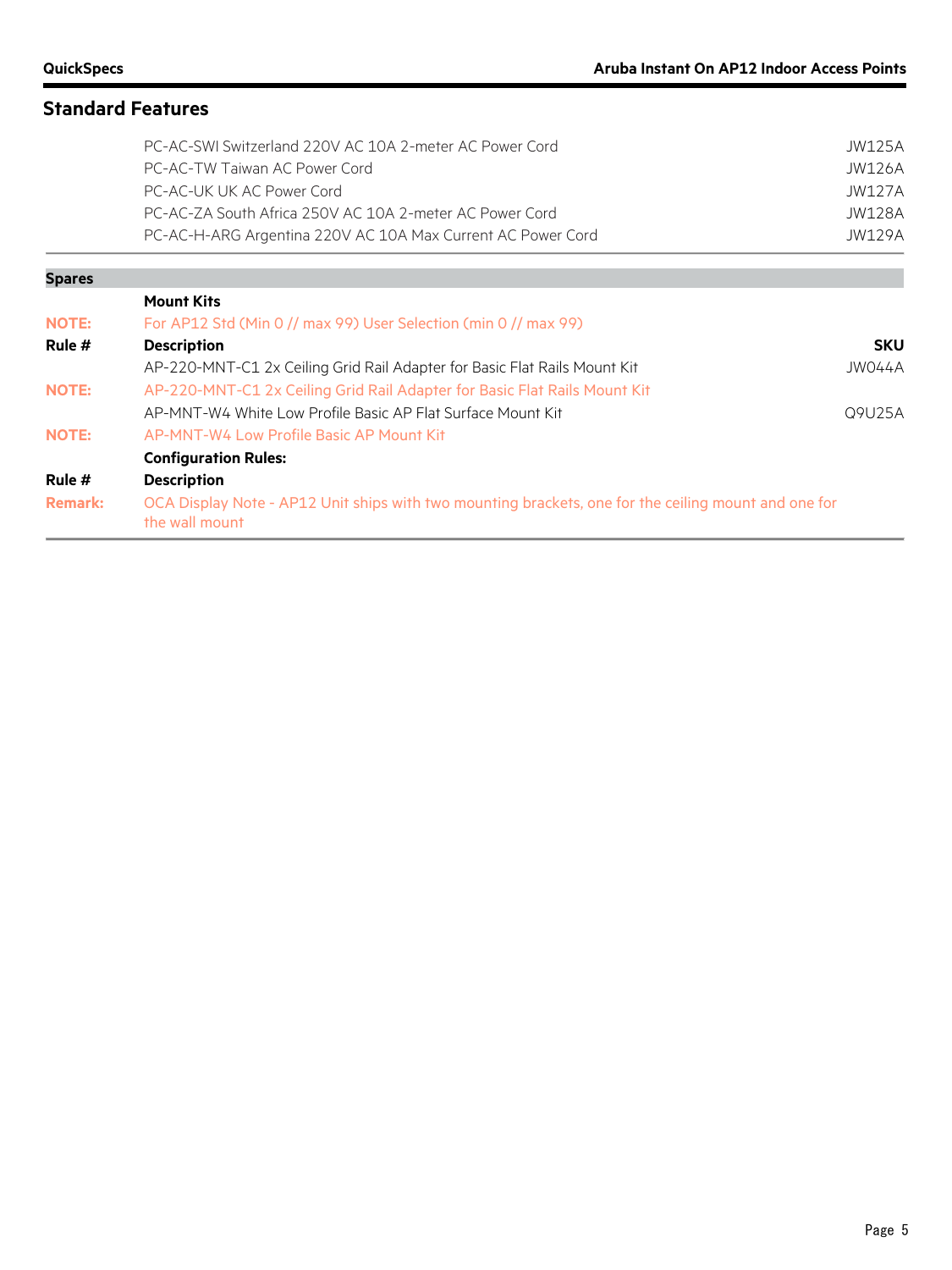# **Technical Specifications**

#### **Radios**

- Dual radio for simultaneous dual-band operation
- 5 GHz 802.11ac 3x3 MIMO for up to 1,300 Mbps Mbps wireless data rate, with Multi User MIMO support (Wi-Fi 5)
- 2.4 GHz 802.11n 2x2 MIMO for up to 300 Mbps wireless data rate (Wi-Fi 4)

#### **Interfaces**

- 1 x Uplink Gigabit Ethernet port, with POE-in support (802.3af)
- 1 x DC power connector (12V)
- 1 x Bluetooth Low Energy (BLE) radio
- 2 x LED status indicators
- 1 x Reset/LED control button
- 1 x Kensington security slot

#### **Physical characteristics**

- **Dimensions:** 34 x 157 x 157 mm (1.3 x 6.2 x 6.2), H x W x D
- **Weight:** 483 g (1.1 lb)

#### **Power**

- Power over Ethernet (POE): 802.3af (class 3)
- DC power (12V)

**NOTE:** Power sources are sold separately

#### **Environmental and reliability**

- **Operating temperature:** 0° C to +50° C (+32° F to +122° F)
- **Humidity:** 5% to 93% non-condensing
- **MTBF:** 1,116khrs (127yrs) at +25° C

#### **Management**

- Instant On mobile application (Android and iOS)
- Cloud Portal: **[Portal.ArubaInstantOn.com](http://www.portal.arubainstanton.com/)**

#### **Industry certifications**

- UL 2043 plenum rating
- EN 60601-1-1 and EN 60601-1-2 (for deployment in medical environments)
- Wi-Fi Alliance certified (WFA) 802.11ac with Wave 2 (Wi-Fi 5), WPA2, WPA3, Enhanced Open (OWE).